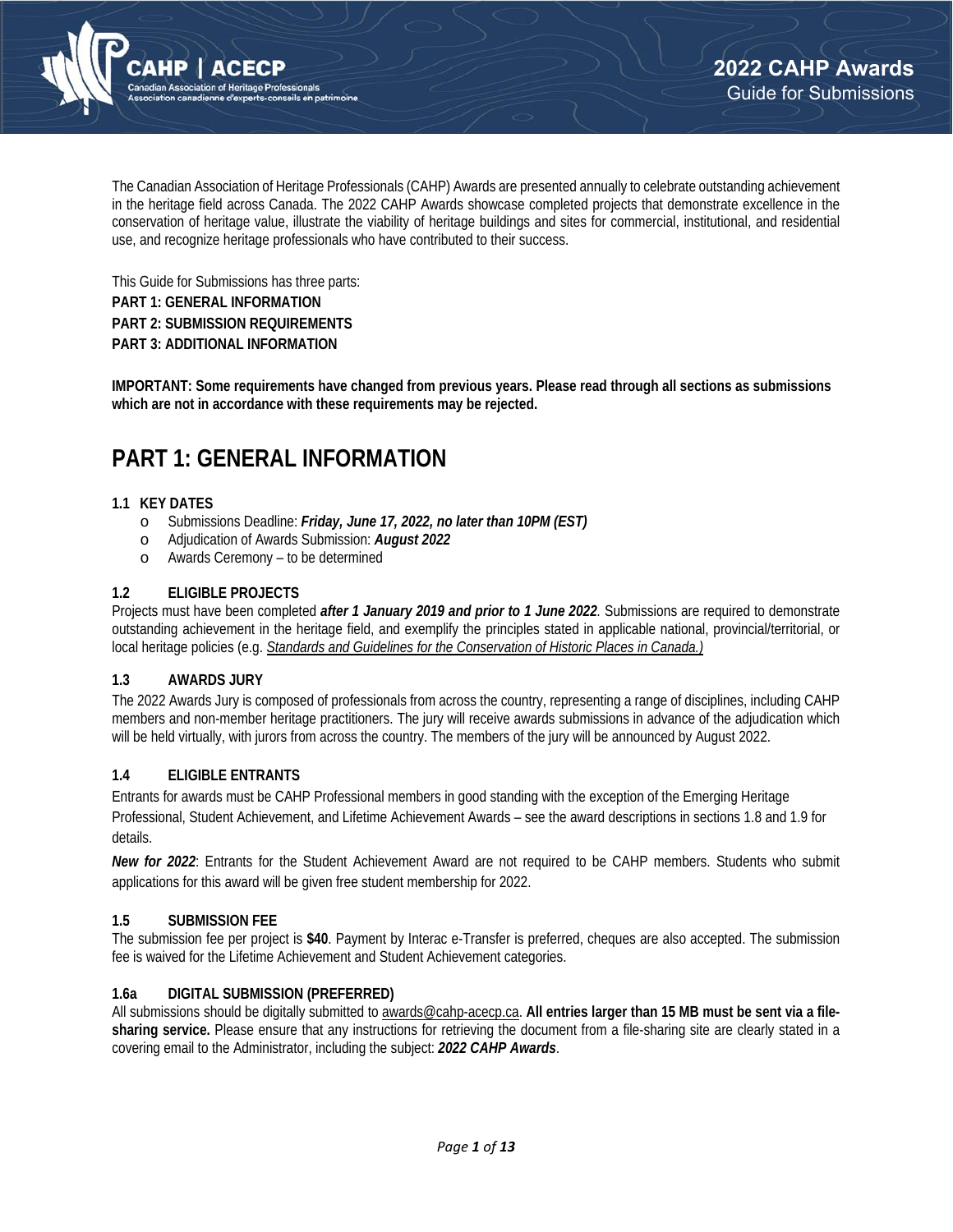

#### **1.6b SUBMISSION BY MAIL (ALTERNATIVE)**

Send all the application materials, along with a cheque (payable to CAHP) addressed to: **CAHP, 190 Bronson Avenue, Ottawa, Ontario K1R 6H4**. A receipt will be issued once the office has processed your payment.

### **1.7 AWARDS CEREMONY**

The CAHP Awards will be announced in October 2022. The actual date and format of the presentation are still to be determined.

### **1.8 LIFETIME ACHIEVEMENT AWARD**

In addition to the categories below, CAHP invites nominations for the Lifetime Achievement Award to honour a CAHP member who has made an outstanding contribution to the conservation of heritage in Canada over a period of not less than 20 years. The nominator is not required to be a CAHP member.

## **1.9 AWARD CATEGORIES**

#### *Archaeology*

#### *Award of Excellence (1); Award of Merit (1)*

Archaeology studies by an archaeologist (member of CAHP) supporting the conservation of historic places; OR projects undertaken by members in any discipline to preserve archaeological resources in situ with support from any archaeologist.

## *Conservation – Architecture*

#### *Award of Excellence (2); Award of Merit (2)*

Projects representing preservation, restoration and/or rehabilitation treatments that required the application of architectural knowledge by a CAHP member in any part of a conservation project.

### *Conservation – Engineering*

#### *Award of Excellence (1); Award of Merit (1)*

Projects representing preservation, restoration and/or rehabilitation treatments that required the application of engineering knowledge, theory and analysis by a CAHP member in any part of a conservation project.

#### *Conservation – Landscape*

#### *Award of Excellence (1); Award of Merit (1)*

Projects representing preservation, restoration and/or rehabilitation treatments that required the application of landscape knowledge by a CAHP member in any part of a conservation project.

#### *Conservation – Materials Conservation, Craftsmanship and Construction*

*Award of Excellence (1); Award of Merit (1)* 

Projects that highlight the work by a CAHP member (including, but not limited to: art conservator, carpenter, mason, metalworker, heritage glazier) in the conservation of materials or works of art and for craftsmanship.

## *Conservation – Small and Lovely*

*Award of Excellence (1); Award of Merit (1)*

Small projects (less than ~ \$500k project cost) by a CAHP member, focusing on specific small-scale interventions to cultural resources that fully demonstrate the power of heritage conservation.

### *Documentation and Planning*

#### *Award of Excellence (1); Award of Merit (1)*

Studies, reports or projects undertaken by a CAHP member that contribute to the understanding and conservation of an historic place through the application of planning knowledge. Eligible submissions may include studies, inventories or assessments supporting a conservation project, as well as comprehensive planning projects such as heritage conservation district plans or conservation design manuals.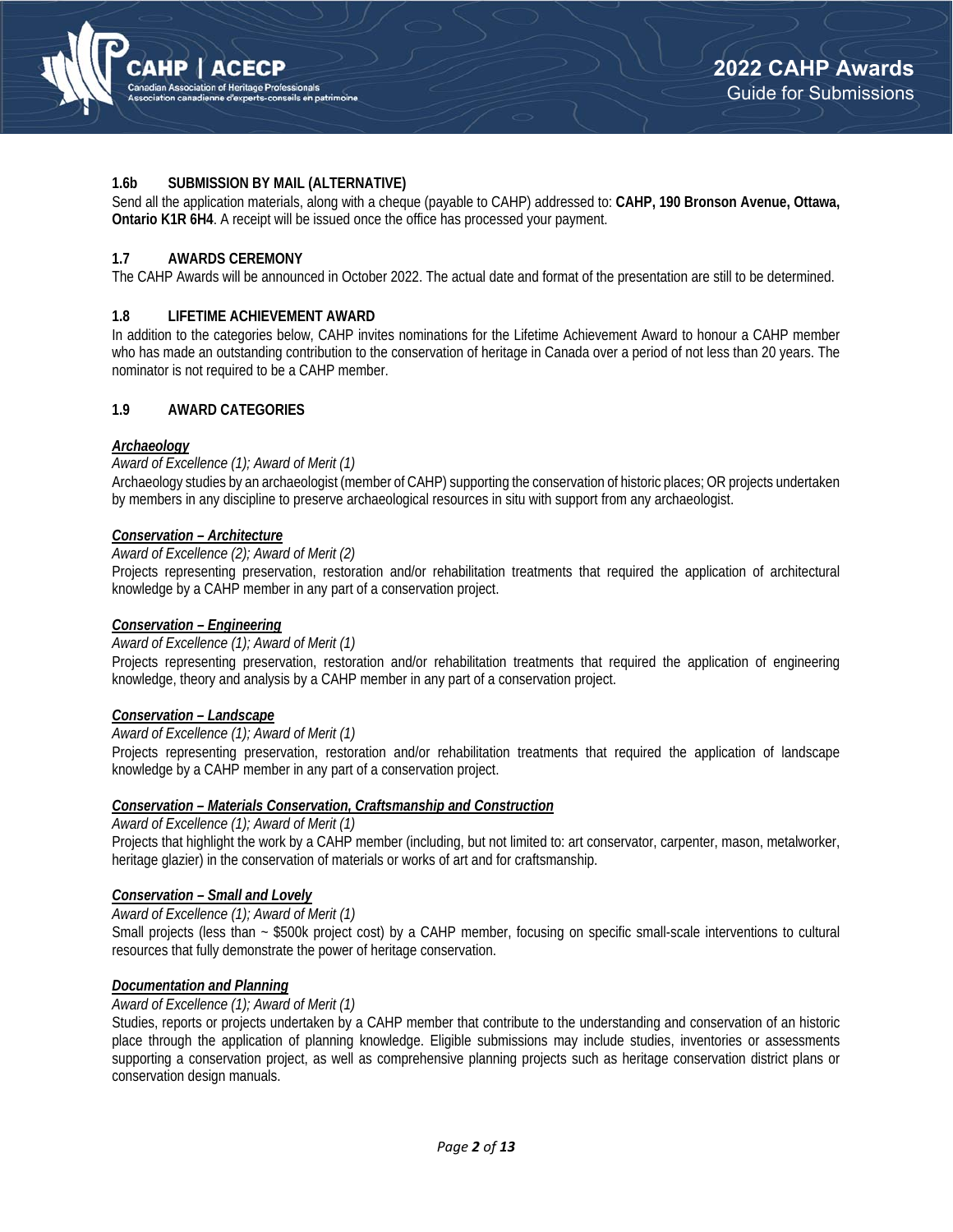

## *Heritage Education, Awareness and Scholarship*

*Award of Excellence (1); Award of Merit (1)*

Courses, interpretation projects and scholarly studies by a CAHP member that contribute to greater knowledge within communities or in an academic field about heritage conservation.

#### *Emerging Heritage Professional*

This award is intended to recognize a *CAHP Intern member who has played a significant role* in fields such as conservation, architecture, urban planning, archaeology, and history. Applications will typically focus on the intern's contributions to the field through multiple projects and roles but may also be based on unusual and award-worthy work on a single project. The application may be prepared by the CAHP Intern member, but the nominator must be either the intern member's CAHP Mentor, or any other CAHP Professional member in good standing.

## *Student Achievement*

### *NEW: CAHP | ACECP will offer a \$500 award to a winner of this category*

This award is intended to recognize heritage projects completed by a *secondary or post-secondary student* in fields such as conservation, architecture, engineering, urban planning, archaeology and history. The student project should demonstrate understanding of heritage conservation principles, standards and guidelines. For 2022, all students applying for the Student Achievement award will be given free student membership for one year.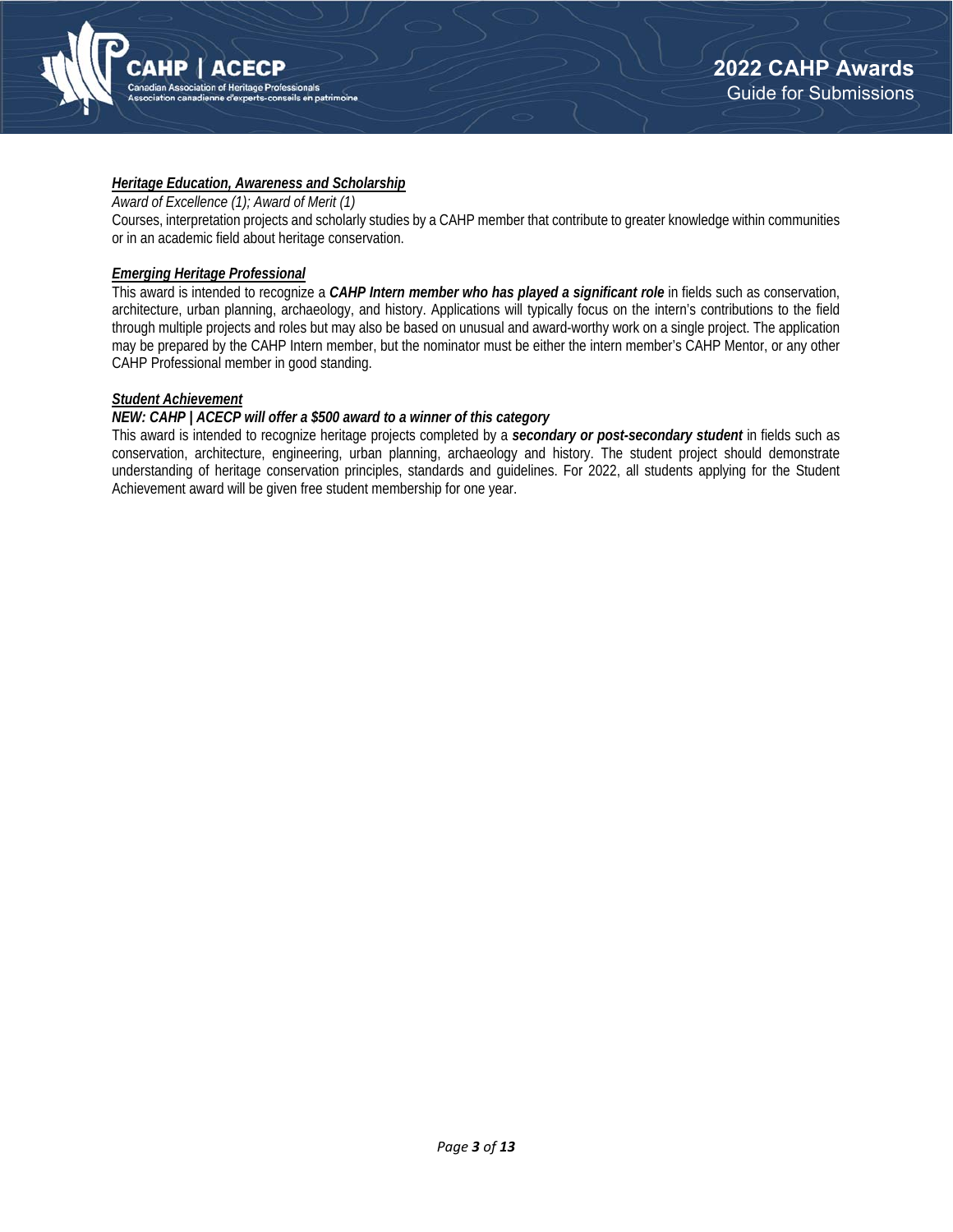

# **PART 2: SUBMISSION REQUIREMENTS**

All submissions **MUST** include all of the following items listed below, and should be sent by mail or email, or through a file sharing service to the CAHP Administrator at awards@cahp-acecp.ca *by 8 p.m. EST on Friday, 17 June 2022.* 

Please ensure that any instructions for retrieving the document from a file-sharing site are clearly stated in a covering email to the Administrator, including the subject: *2022 CAHP Awards*. **All submission forms and adjudication synopsis should be digitally submitted in PDF format (maximum PDF size is 100 MB).**



#### **Awards Entry Form (Submission Form 1)**

Each Award submission must include the *CAHP Awards Entry Form (2 pages)*.



#### **Client Acknowledgement Form (Submission Form 2)**

Each Award submission must include the *CAHP Awards Client Acknowledgement Form (1 page),* or proper reasoning as to why none is provided. This form is not required for the Lifetime Achievement Award.



## **Images folder (Submission Form 3)**

The submission must include submission form 3 (1 page), listing all images and illustrations that were used in the Adjudication Synopsis. It should include images **'before, during, and after' conservation work,** which may include principal elevations, character-defining details, project team, and context-setting street photographs of the building/structure or, if another type of project, images that clearly illustrate the work. *A minimum of 8 images and maximum of 15 images should be included, in high resolution (no less than 300 dpi).*



## **Adjudication Synopsis Checklist (Submission Form 4)**

Each Award submission must include the *Adjudication Synopsis Checklist* (1 page). Note that there is a specific checklist for Emerging Heritage Professional and Student Achievement Award. There is no checklist for the Lifetime Achievement Award.

**IMPORTANT: Failure to provide all Submission Requirements listed above may result in rejection of a submission.**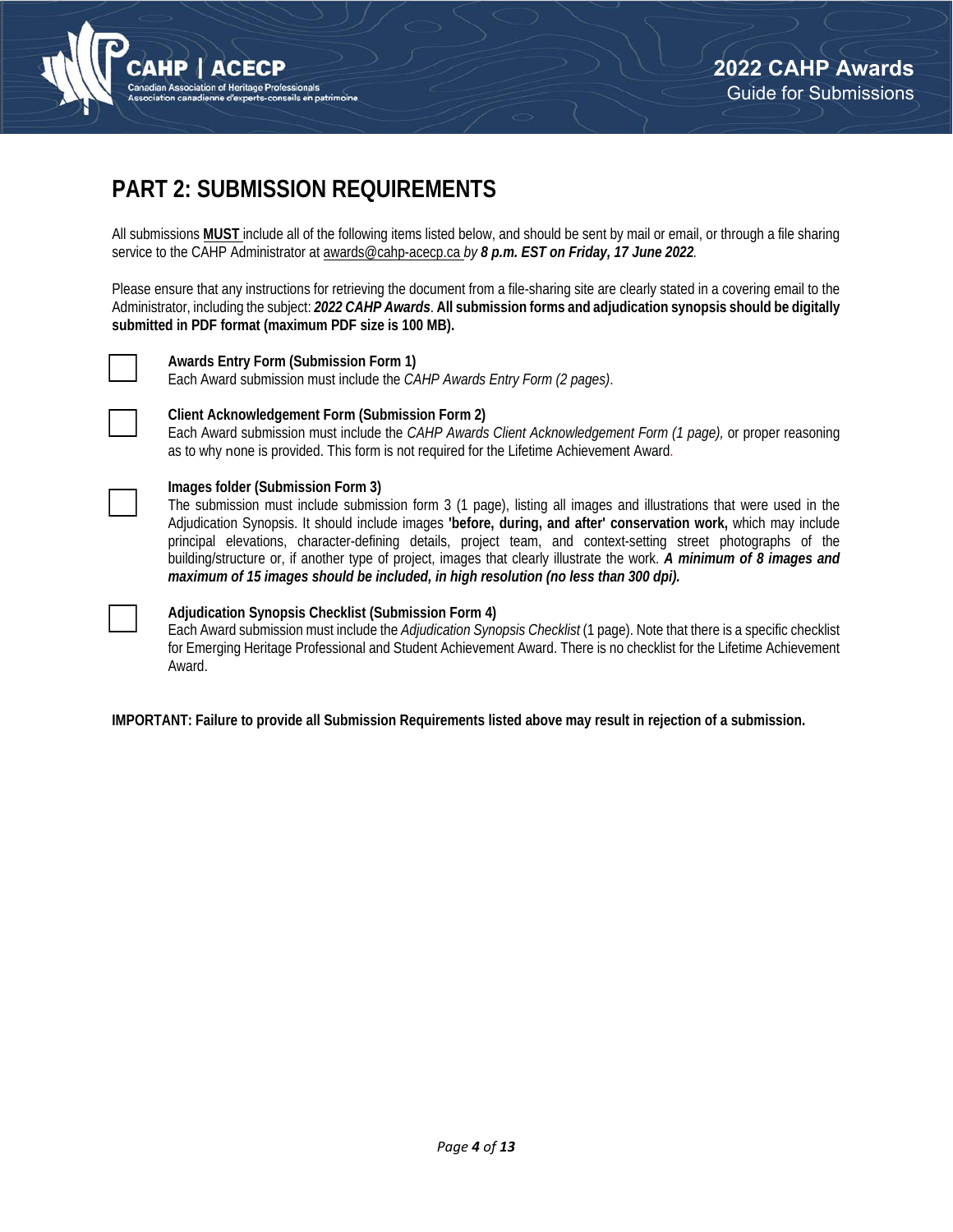

## **Submission Form 1 – Awards Entry Form (Page 1 of 2)**

Please complete and create a PDF of the completed form. Only CAHP Professional members in good standing may be listed as Team Leads or Members.

**AWARDS CATEGORY** *(Check the category)*

| 1 -  | Archaeology                                                    |
|------|----------------------------------------------------------------|
| 2 -  | <b>Conservation: Architecture</b>                              |
| 3 -  | <b>Conservation: Engineering</b>                               |
| 4 -  | <b>Conservation: Landscape</b>                                 |
| 5 -  | <b>Conservation: Materials, Craftsmanship and Construction</b> |
| 6 -  | <b>Conservation: Small and Lovely</b>                          |
| 7 -  | <b>Documentation and Planning</b>                              |
| 8 -  | <b>Heritage Education, Awareness and Scholarship</b>           |
| 9 -  | <b>Emerging Heritage Professional</b>                          |
| 10 - | <b>Student Achievement Award*</b>                              |
| 11 - | <b>Lifetime Achievement Award**</b>                            |
|      |                                                                |

## **ENTRANT INFORMATION**

| <b>Submission by:</b><br>(CAHP member's name, title, organization) |  |
|--------------------------------------------------------------------|--|
| Address:                                                           |  |
| <b>Contact Email:</b>                                              |  |
| <b>Contact Telephone:</b>                                          |  |

## **By submitting this application, I confirm that I am a CAHP Professional member\* in good standing.**

*\* For the Lifetime Achievement Award, the nominator is not required to be a CAHP Professional member*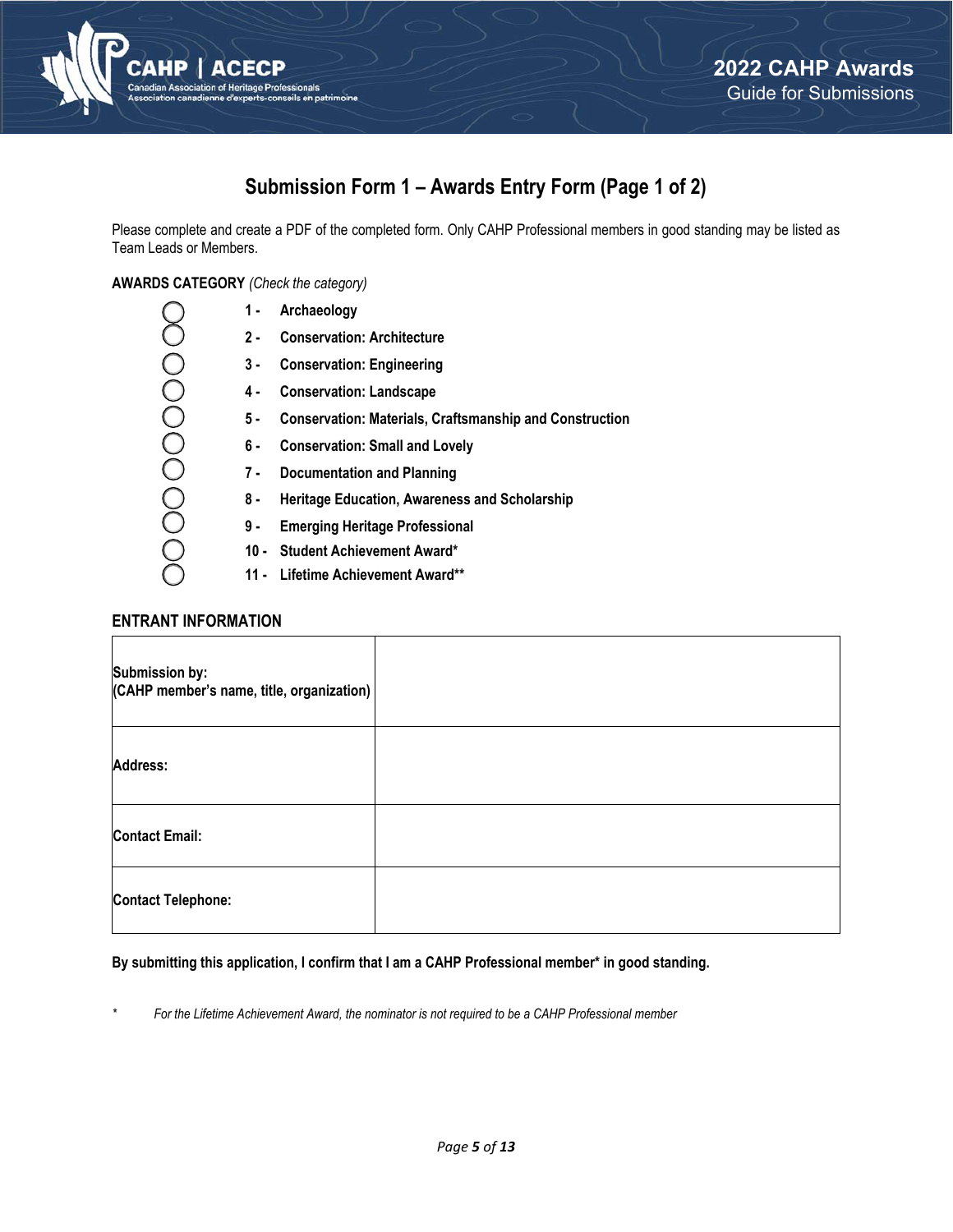

# **Submission Form 1 – Awards Entry Form (Page 2 of 2)**

## **IDENTIFYING INFORMATION FOR THE AWARD**

| Name of Project, Organization,<br>or Person* Nominated:<br>(*Emerging Heritage Professional, Student Achievement Award,<br>or Lifetime Achievement Award) |  |
|-----------------------------------------------------------------------------------------------------------------------------------------------------------|--|
| <b>Project Address:</b>                                                                                                                                   |  |
| <b>Completion Date of Project:</b>                                                                                                                        |  |

## **CATEGORY 1-8: CAHP MEMBERS DIRECTLY INVOLVED IN THE PROJECT**

| Name and Title: | Organization/Company: | Role in the Project<br>(information to be supplemented<br>in the documentation text): |
|-----------------|-----------------------|---------------------------------------------------------------------------------------|
|                 |                       |                                                                                       |
|                 |                       |                                                                                       |
|                 |                       |                                                                                       |
|                 |                       |                                                                                       |
|                 |                       |                                                                                       |
|                 |                       |                                                                                       |
|                 |                       |                                                                                       |
|                 |                       |                                                                                       |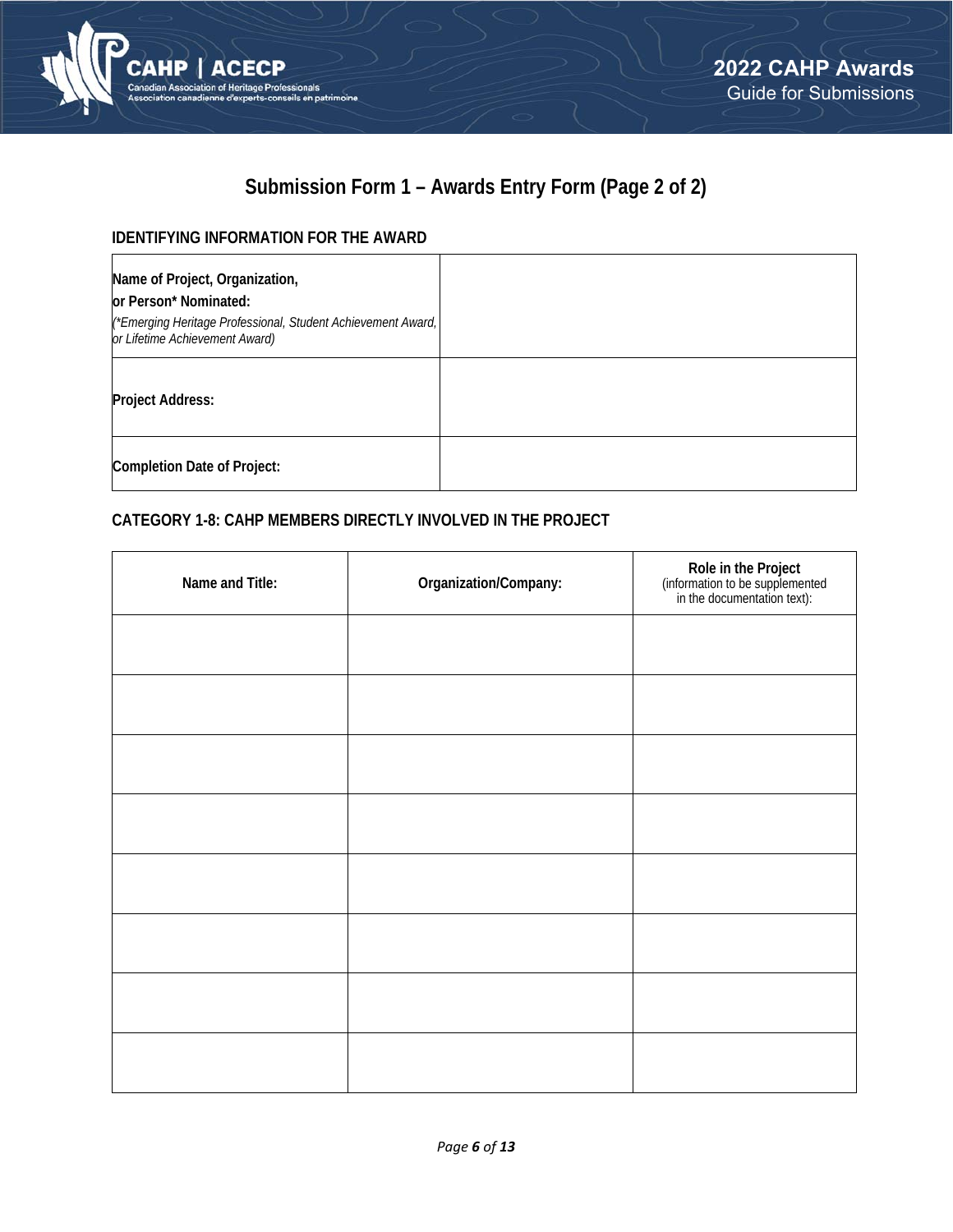



## **Submission Form 2 – Client Acknowledgement Form (Page 1 of 1)**

The Canadian Association of Heritage Professionals (CAHP) is a national organization that highlights the work of Canadian heritage professionals. Each year, CAHP presents awards to recognize and celebrate outstanding achievements in the heritage field across the nation.

As part of the submission process, CAHP requires acknowledgement from the client that a project can be submitted for consideration for an award. Please complete this brief CAHP form before the award submission deadline of *Friday, 17 June 2022 at 8 p.m. EST*, and return it directly to the awards entrant who has approached you as part of their submission.

| TO BE COMPLETED BY THE ENTRANT                         |  |  |  |  |
|--------------------------------------------------------|--|--|--|--|
| Name of Project, Organization,<br>or Person Nominated: |  |  |  |  |
| <b>Award Category:</b>                                 |  |  |  |  |

| TO BE COMPLETED BY THE CLIENT           |  |  |  |  |  |
|-----------------------------------------|--|--|--|--|--|
| <b>Client Name:</b>                     |  |  |  |  |  |
| Client Organization<br>(if applicable): |  |  |  |  |  |
| <b>Client Email:</b>                    |  |  |  |  |  |
| <b>Client Telephone:</b>                |  |  |  |  |  |
| Signature:                              |  |  |  |  |  |
| Date:                                   |  |  |  |  |  |



Should the project receive an award, please check this box if you would like your name and organization to be recognized at the awards ceremony and in future CAHP publications.

By signing this form, the client(s) acknowledges that the project, organization, and/or person being nominated can be submitted for consideration for an award. CAHP would like to thank you for your acknowledgement.

For more info about the Canadian Association of Heritage Professionals, please visit www.cahp-acecp.ca.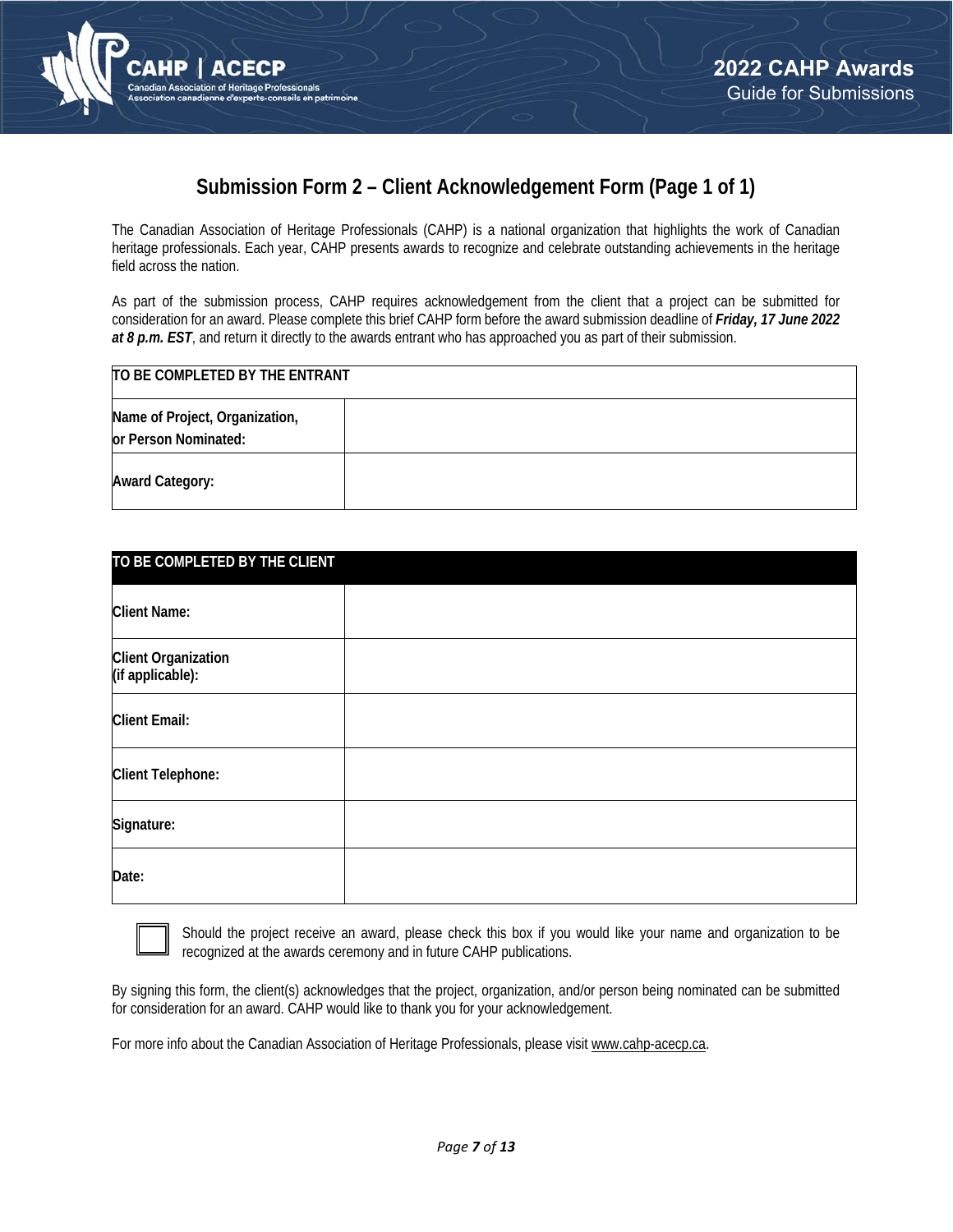

## **Submission Form 3 – Images & Illustrations (Page 1 of 1)**

## **DESCRIPTION OF IMAGES AND ILLUSTRATIONS INCLUDED IN THE AWARDS SUBMISSION**

If these images and illustrations are incorporated within the Adjudication Synopsis document, the photos must be provided in a separate folder so we may use them during the awards ceremony and future CAHP publications.

|                         | Description<br>(include source information, which may be required for future presentation) |
|-------------------------|--------------------------------------------------------------------------------------------|
| $\mathbf{1}$            |                                                                                            |
| $\sqrt{2}$              |                                                                                            |
| $\mathbf{3}$            |                                                                                            |
| $\overline{\mathbf{4}}$ |                                                                                            |
| $\sqrt{5}$              |                                                                                            |
| $\boldsymbol{6}$        |                                                                                            |
| $\overline{7}$          |                                                                                            |
| ${\bf 8}$               |                                                                                            |
| $\boldsymbol{9}$        |                                                                                            |
| $10\,$                  |                                                                                            |
| 11                      |                                                                                            |
| 12                      |                                                                                            |
| 13                      |                                                                                            |
| $14$                    |                                                                                            |
| $15\,$                  |                                                                                            |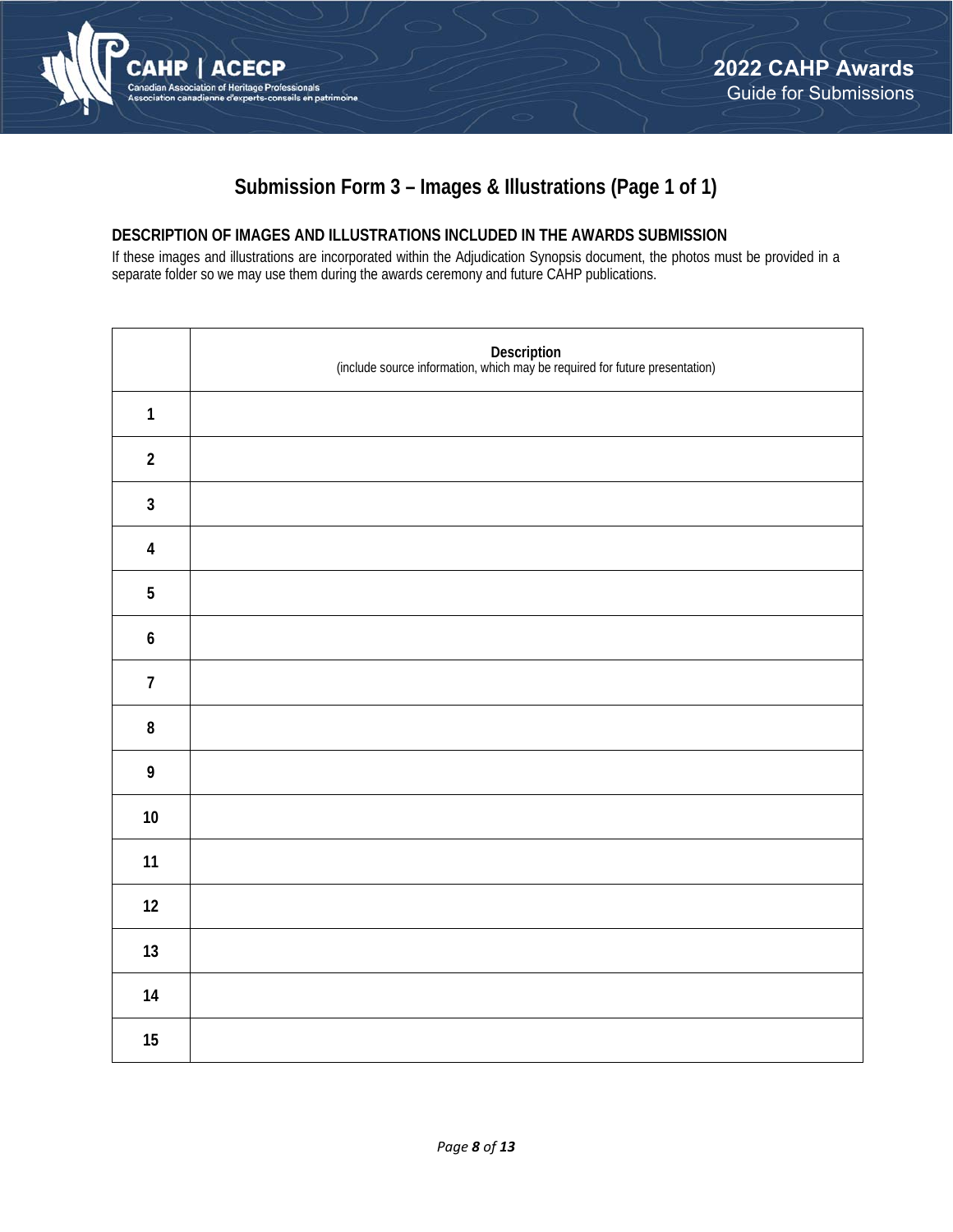

## **Submission Form 4 – Award Categories 1 to 8 Adjudication Synopsis Checklist (Page 1 of 1)**

The Adjudication Synopsis must demonstrate why the project should be judged as an outstanding achievement in the conservation of heritage places and should clearly specify how the conservation approach to the project adhered to and exemplified the principles stated in applicable national, provincial/territorial, or local heritage policies. (e.g., the *Standards and Guidelines for the Conservation of Historic Places in Canada*)

The Adjudication Synopsis must be in a single PDF format file, suitable for printing in colour on letter-size paper. The submissions will be printed by CAHP and distributed to jury members. **The submissions must not exceed 10 pages and 3,000 words (excluding cover page and forms).** Portions over 10 pages will not be distributed to the jury for consideration. The Adjudication Synopsis must include the following:

**The following checklist applies to these Award categories:** *Archaeology; Conservation – Architecture; Conservation – Engineering; Conservation – Landscape; Conservation – Materials, Craftsmanship and Construction; Conservation – Small and Lovely; Documentation and Planning;* **and,** *Heritage Education, Awareness and Scholarship*

| Cover Page: The cover page must clearly indicate:                                                                                                                                                                                                                                                                                                          |
|------------------------------------------------------------------------------------------------------------------------------------------------------------------------------------------------------------------------------------------------------------------------------------------------------------------------------------------------------------|
| Project name<br>I.<br>ii.                                                                                                                                                                                                                                                                                                                                  |
| Award category<br>iii.<br>Location of the project (municipality and province/territory)                                                                                                                                                                                                                                                                    |
| Date (month and year) the project was completed<br>iv.                                                                                                                                                                                                                                                                                                     |
| Name of the CAHP entrant (Professional Member in good standing)<br>V.                                                                                                                                                                                                                                                                                      |
| Name, email address and telephone number of the entrant<br>vi.                                                                                                                                                                                                                                                                                             |
| Name, title, organization, contact information and CAHP affiliation of the entrant<br>vii.                                                                                                                                                                                                                                                                 |
| Overview: Provide a brief description of the project as a whole. Describe the scope of the project, the<br>conservation approach, and how it adhered to applicable national, provincial/territorial, or local heritage<br>policies. (e.g. the Standards and Guidelines) Provide the start and finish dates (maximum of 150 words).                         |
| Historic Context: Provide the Statement of Significance, Heritage Character Statement, or equivalent (e.g.<br>Statements of Cultural Heritage Value or Interest).                                                                                                                                                                                          |
| Project Team: List of individuals and/or companies that were involved with the project (specify CAHP members<br>involved, but include individuals who are not CAHP Professional members with significant role).                                                                                                                                            |
| Goals & Objectives: Describe the goals and objectives of the project. It should clearly indicate the impact of<br>the proposed work on any Character-Defining Elements, and mitigating measures to ensure adherence to<br>applicable national, provincial/territorial, or local heritage policies. (e.g. Standards and Guidelines) (maximum<br>500 words). |
| Challenges & Opportunities: Describe the challenges in meeting the stated goals and objectives, in particular<br>how the applicable national, provincial/territorial, or local heritage policies were applied to overcome<br>unanticipated problems (maximum 500 words).                                                                                   |
| Project Detail: Describe why the project should be judged as an outstanding achievement in the conservation<br>of heritage places, referring specifically to the principles of conservation stated in applicable national,<br>provincial/territorial, or local heritage policies (e.g. the Standards and Guidelines) (maximum 2000 words).                 |
| Media/Awards: Provide a list of media coverage or other means by which the client and/or the public perceived<br>the success of the project (this is optional).                                                                                                                                                                                            |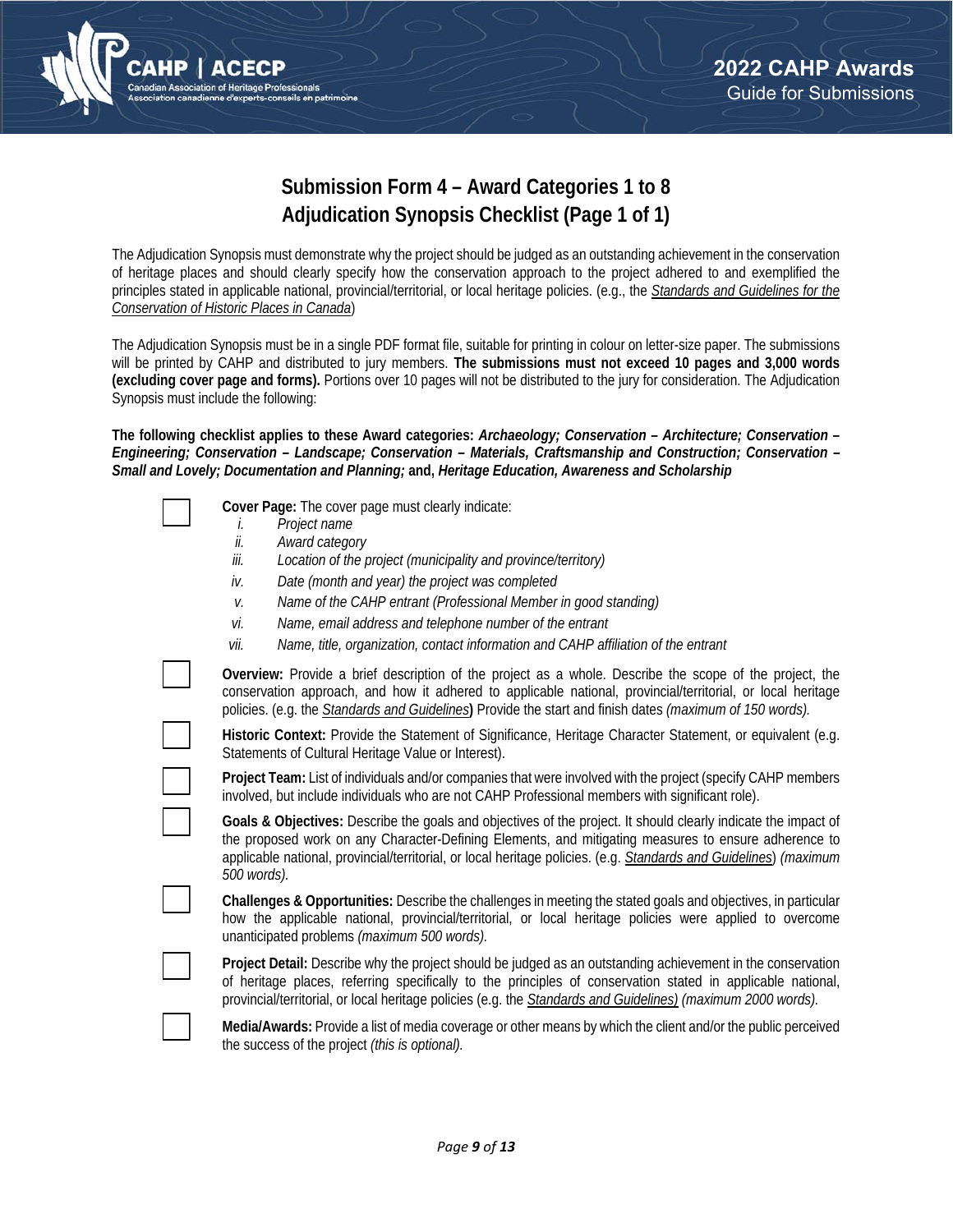

## **Submission Form 4 – Award Category 9: (Emerging Heritage Professional Award) Adjudication Synopsis Checklist (Page 1 of 1)**

The Adjudication Synopsis should demonstrate why the nominated intern should be judged as having made an outstanding contribution to heritage practice, showing unusual commitment, skill, and interest for an emerging heritage professional.

The Adjudication Synopsis must be in a single PDF format file, suitable for printing in colour on letter-size paper. The submissions will be printed by CAHP and distributed to jury members. **The submissions must not exceed 10 pages and 3,000 words (excluding cover page and forms).** Portions over 10 pages will not be distributed to the jury for consideration. The Adjudication Synopsis must include the following:

### **The following checklist applies to these Award categories:** *Emerging Heritage Professional Award*

**Cover Page:** The cover page must clearly indicate

- *i. Name of the CAHP Intern member nominated*
- *ii. Award category*
- *iii. Date (month and year)*
- *iv. Name, email address and telephone number of the CAHP Professional Member in good standing sponsoring the application*
- *v. Name, email address and telephone number of the intern's CAHP Mentor, if different from the sponsor,*



**Overview:** Provide a brief description of the intern's background and work in the heritage field. *(maximum of 150 words).*

**Biographical Detail:** Provide an account of the intern's education, work history, and other relevant biographical details *(maximum of 500 words).* 

**Heritage Contributions:** Provide an account of the intern's outstanding and award-worthy contributions to the heritage field. This will normally include work on multiple projects as well as non-project work such as committee memberships or publications. In some cases, the award may also be given based on outstanding contribution to a single noteworthy project, in which case a detailed description of the project and the intern's role should be provided *(maximum 2000 words).*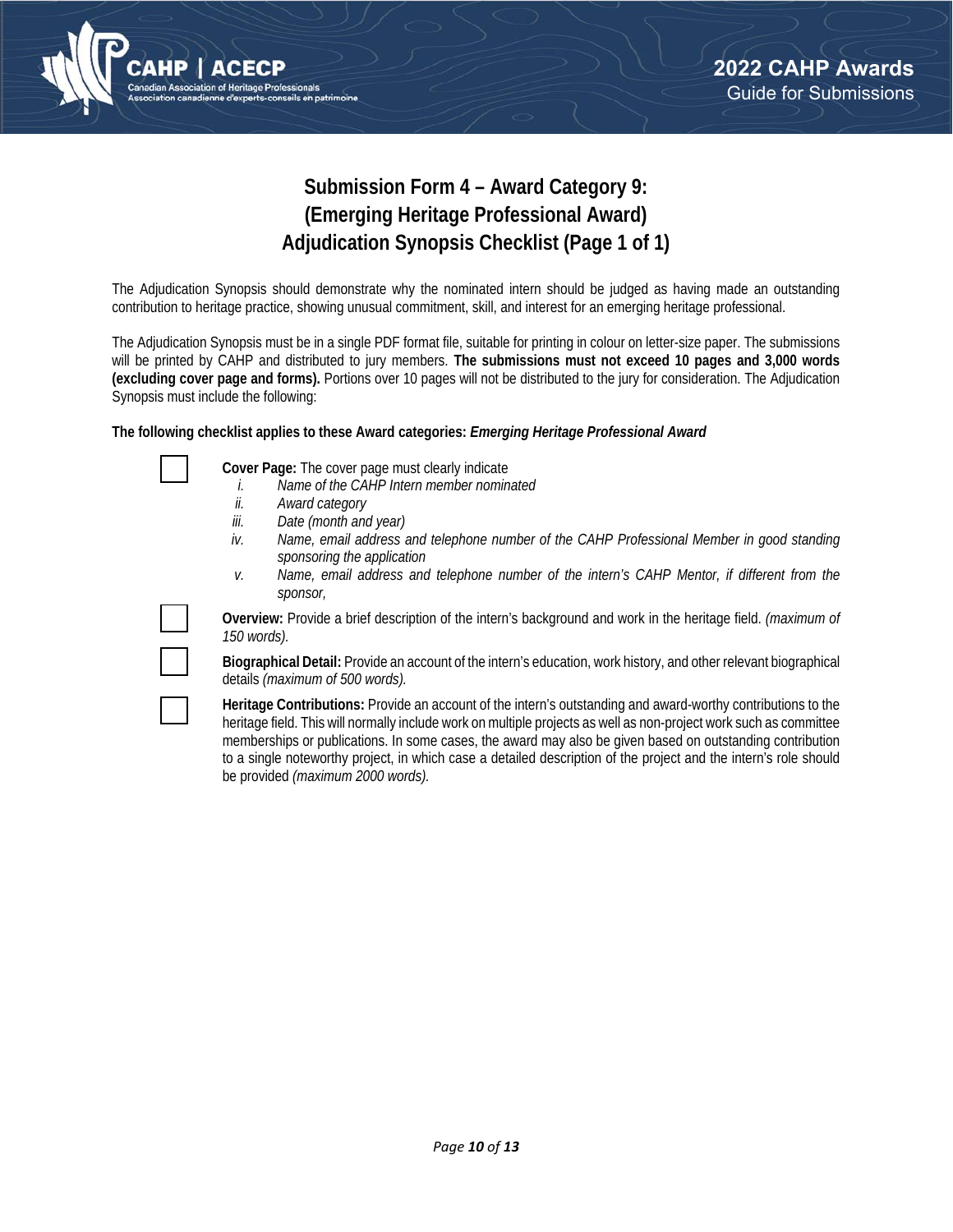

## **Submission Form 4 – Award Category 10: (Student Achievement Award) Adjudication Synopsis Checklist (Page 1 of 1)**

The Adjudication Synopsis should demonstrate why the student project should be judged as an outstanding achievement in relation to heritage conservation or practice. Projects will be judged on their alignment with recognized local, national, and international heritage principles, such as the *Standards and Guidelines for the Conservation of Historic Places in Canada.*

The Adjudication Synopsis must be in a single PDF format file, suitable for printing in colour on letter-size paper. The submissions will be printed by CAHP and distributed to jury members. **The submissions must not exceed 10 pages and 3,000 words (excluding cover page and forms).** Portions over 10 pages will not be distributed to the jury for consideration. The Adjudication Synopsis must include the following:

### **The following checklist applies to this Award category:** *Student Achievement Award*

|  |  | Cover Page: The cover page must clearly indicate |  |
|--|--|--------------------------------------------------|--|
|  |  | Name amail address and phana number              |  |

- *i. Name, email address, and phone number of the student applicant. Multiple applicants who worked on the same project may apply together – provide contact information for each applicant.*
- *ii. Identification of the student's course of study institution and program.*
- *iii. Award category*
- *iv. Date (month and year)*

**Overview:** Provide a brief description of the project as a whole. Describe the scope of the project, the heritage component of the project, and how this adhered to national, provincial/territorial, or local heritage policies if applicable (e.g. the *Standards and Guidelines***).** Provide the start and finish dates *(maximum of 150 words).*



**Project Team:** where the project was completed by multiple individuals, list the project team and their contributions. Note that the award may be given to multiple students for their work on the same project, but faculty, staff, etc. who contributed are not eligible.

**Goals & Objectives:** Describe the goals and objectives of the project. It should clearly indicate the impact of the proposed work in relation to heritage, and describe adherence to applicable national, provincial/territorial, or local heritage policies. (e.g. the *Standards and Guidelines*) *(maximum 500 words).*

**Project Detail:** Describe the completed project in detail *(maximum 2000 words).*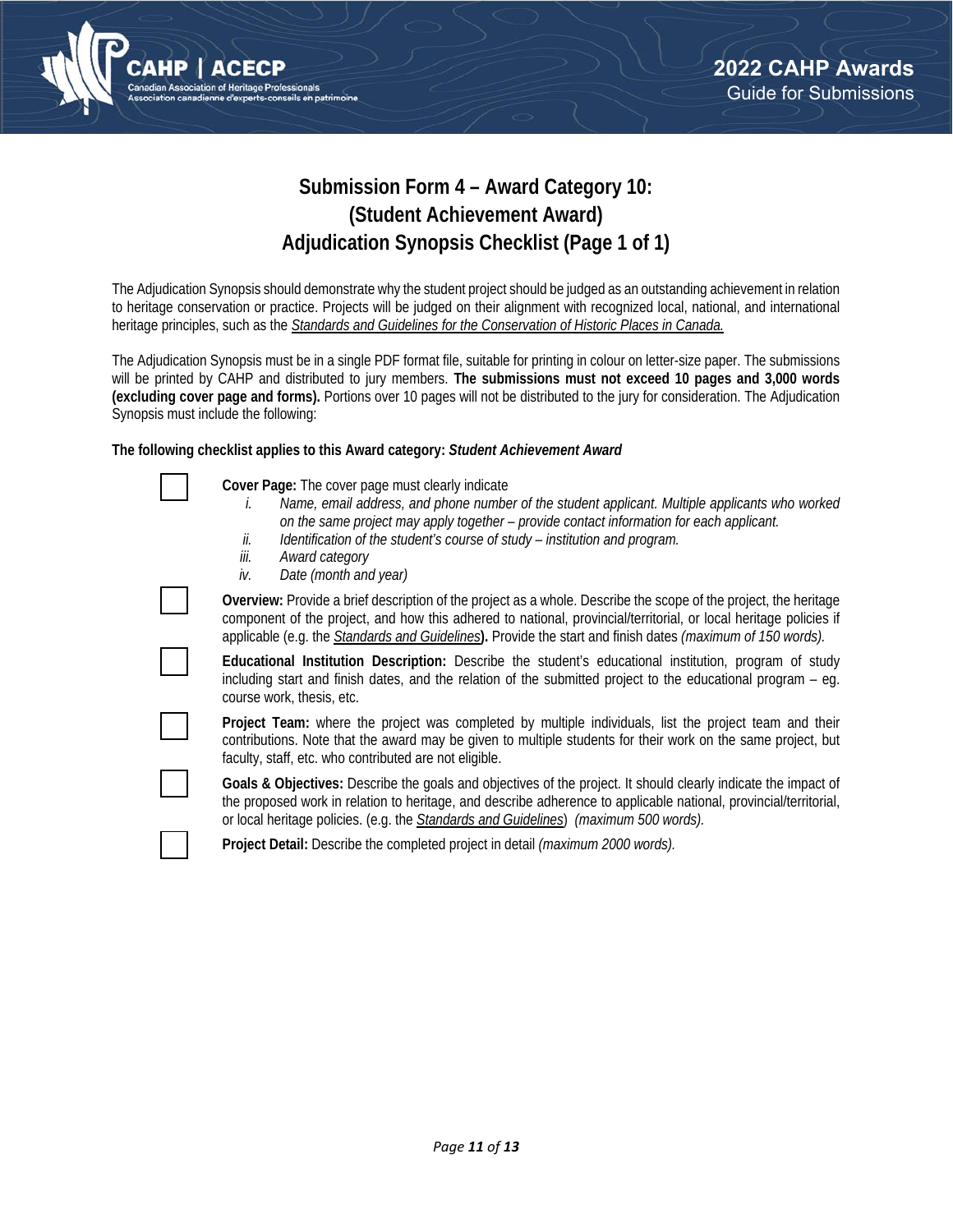

## **Submission Form 4 – Award Category 11 (Lifetime Achievement Award) Adjudication Synopsis Checklist (1 of 1)**

CAHP invites nominations for the Lifetime Achievement Award to honour a CAHP member who has made an outstanding contribution to the conservation of heritage in Canada over a period of not less than 20 years. The nominator is not required to be a CAHP Professional member.

The Adjudication Synopsis for the Lifetime Achievement Award must be in PDF format, suitable for printing in colour on letter-size paper and combined in a single electronic file. The following elements are required:



**The nominator's name,** address, telephone number and email address.

**The nominee's name,** address, telephone number and email address.

**An account** of the nominee's contributions as a heritage professional *(500-700 words suitable for publication).* 

**Biographical notes about the nominee,** including a list of accomplishments in life, in other fields, and through

**A minimum of two (2) testimonials from CAHP Professional members.**

their volunteerism to their community.

**Two portrait photographs** of the nominee (in high resolution; no less than 300 dpi)**.**

The award recipient(s) or nominator may be requested to provide additional material that would be suitable for presentation at the CAHP Awards Ceremony.